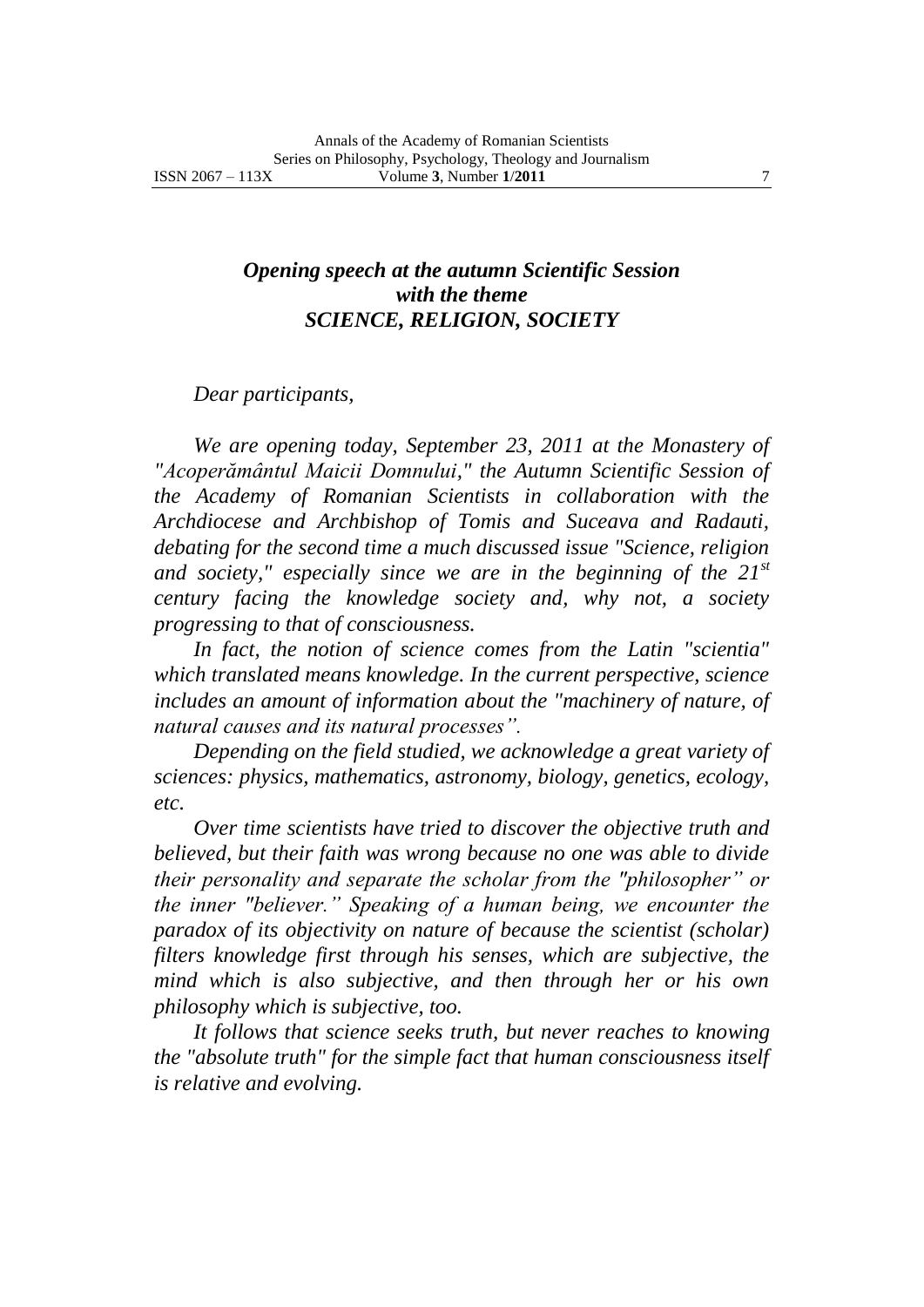*The philosopher Immanuel Kant said that all knowledge, all human knowledge bears the imprint of its own structures of mind. That is, in order that man could be able to interpret the facts, he projects on them her or his own designs of judgment. As Kant, the Swiss psychiatrist Jean Piaget says that all human knowledge is of genetic origin.*

*On this origin depends how our mind is built.*

*Therefore, tomorrow's discoveries shall set in perspective the scientific certainties of today. For example, Euclid's geometry theorems for thousands of years were an "absolute truth" until the nineteenth century when the Russian mathematician Lobacevschi and Transylvanian Janos Bolyai identified the non-Euclidian geometry which is outside the scope of application of Euclid's theory.*

*Another well-known example is the mechanical physics Newton's theory considered universal for hundreds of years until Einstein stated the relativity theory.*

*Very recently, two American scientists from the nuclear reactor Mc. MASTER (Dr. Henry Schwarcz and Dr. Jack Rink) overthrew all dating of the paleontologists, using for the first time the method called "Electro Spin Resonance" with Cobalt 60. They have established that the skull of "Jawa man," assessed so far to about 300,000 years has actually only 30,000 years. Therefore, the performance of modern technology brings new information in human knowledge and not only.*

## *But what is religion?*

*The word religion comes from the Latin "re-ligia = reread" i.e. the act of repeating the Scriptures according to Cicero, or "re-ligia", which means "to bind, to reconnect, to link with God."*

*Today we can say that religion is an ideology, or a conception of life that recognizes the existence of a supernatural and invisible power that controls nature and human destiny and that of the world, and to which man owes obedience, respect and worship. Like science, religion offers man Understanding that has Divinity as a referee.*

*It reveals man the truth about God, world and man.*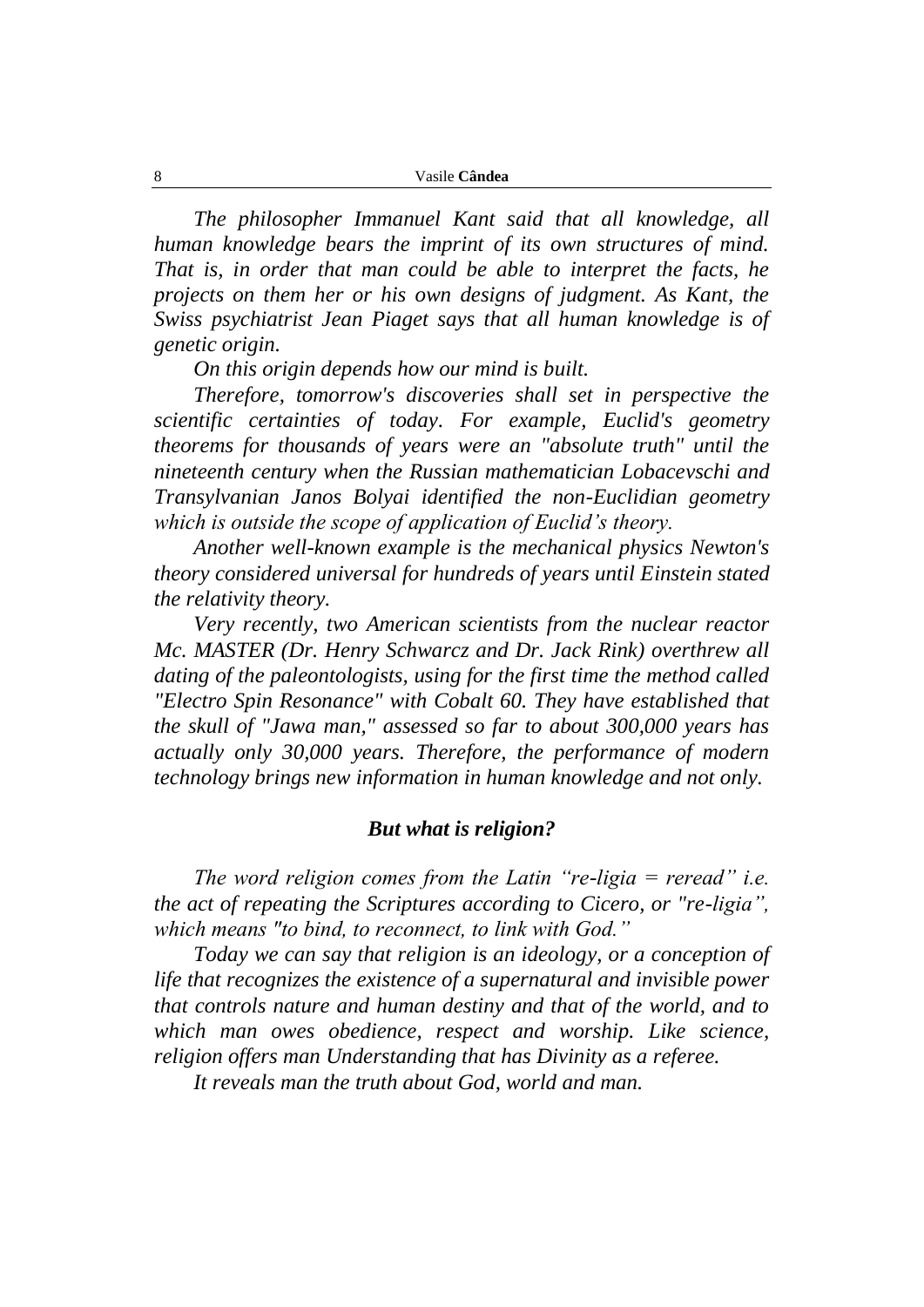| Opening speech |  |  |
|----------------|--|--|
|----------------|--|--|

*The two fields "science and religion" are totally parallel, but they intersect in the discussions concerning the origin and creation of the world.*

*Today, modern science cannot explain exactly the origin of the physical Universe. One must first accept the existence of non-physical spiritual universe unknown to us. In this situation we can explain the appearance of Big Bang as a necessity of a divine nature known and accepted by Christianity.*

*Scientists have found that the Big Bang was more than 15 billion years ago, as the only physical point of spiritual universe.*

*CERN experiment in Switzerland is known as a kind of Big Bang with the participation of Romanian physicists and aims to identify that particle, "boson Higgs," created at a very high energy, called the God particle. This experiment, according to researchers, brings new contributions to the knowledge of the universe.*

*Even today, the origin of the world is one of the greatest mysteries of mankind. Science and religion provide answers concerning the origin of our world and the origin of mankind, respectively.*

*Science deals with the natural sphere, and religion accounts for the supernatural. Science deals with Creation, and religion is concerned with the Creator.*

*According to the philosopher and physicist Pierre Duhem (1861- 1916) "the claims of science are inherently limited, so that they leave room for other truths, such as the metaphysical and religious truths, which by their nature are more inclusive. "*

*In this respect, Albert Einstein also stated and I quote: "Religion*  is the noblest impulse for scientific research. The one who did not *know it I find to be dead or at least blind. Recognizing the existence of what is impenetrable for us, recognizing the manifestation of the highest reason, in front of which our mind is quite primitive, represents the true religious sentiment.*

*Religion consists of a humble admiration of the high spirit, which reveals the self in the little that we can know of reality, using our weak and transitory reason. This conviction is at the basis of any superior scientific work." (End of quote).*